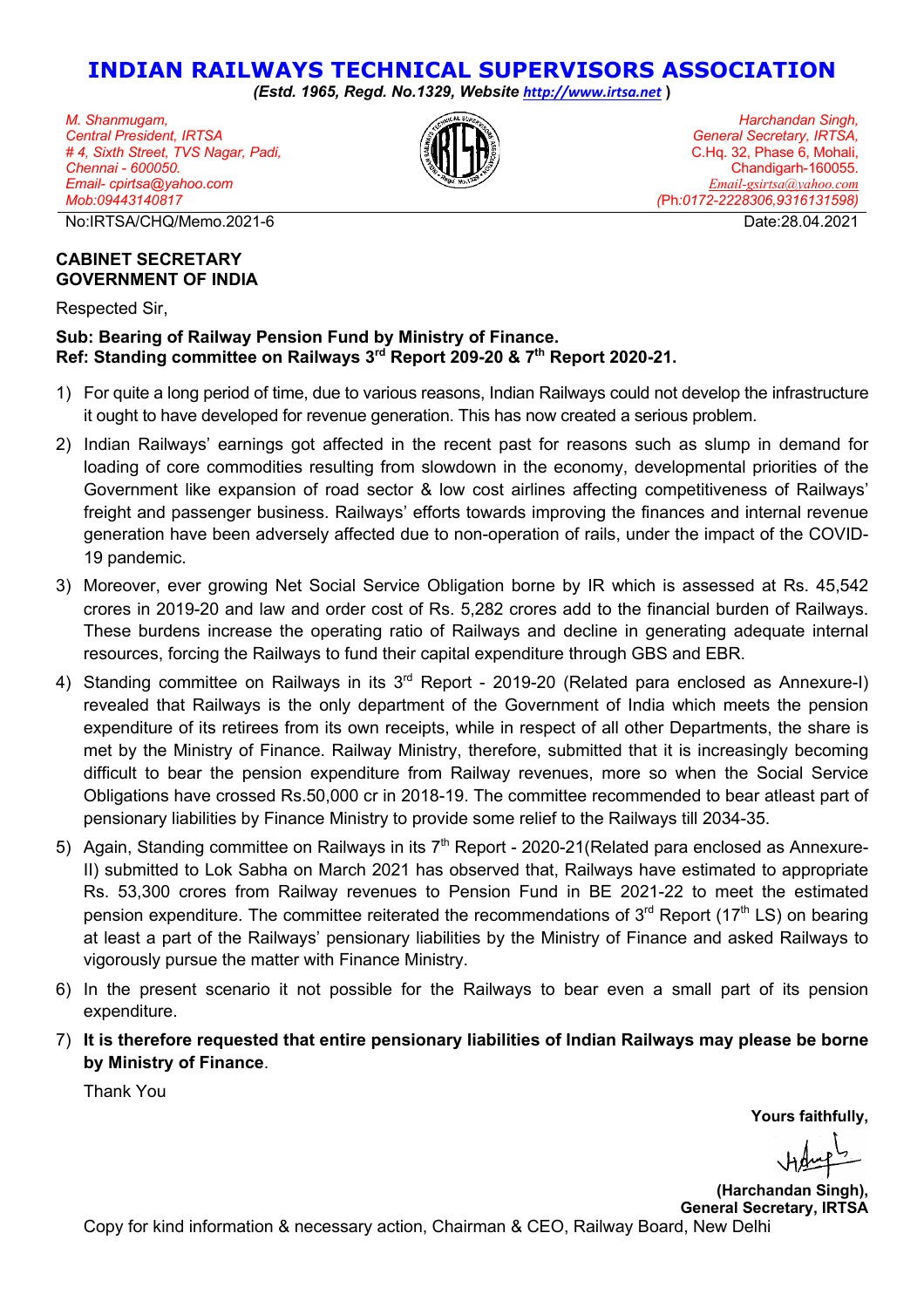## **STANDING COMMITTEE ON RAILWAYS (2019-20) (SEVENTEENTH LOK SABHA) MINISTRY OF RAILWAYS (RAILWAY BOARD) THIRD REPORT DEMANDS FOR GRANTS (2020-21) PART-II OBSERVATIONS/RECOMMENDATIONS**

**10. The Committee note that appropriations to the Pension Fund account was nearly a quarter of the total working expense of the Railways. In just a span of one year the appropriations to the Pension Fund rose 10% from Rs.48350 cr at RE 2019-20 to Rs.53160 cr at BE 2020-21. In this context, the Committee find that Railways is the only department of the Government of India which meets the pension expenditure of its retirees from own receipts while in respect of all other Departments, the share is met by the Ministry of Finance. The Ministry, therefore, submitted that it is increasingly becoming difficult to bear the pension expenditure from Railway revenues, more so when the Social Service Obligations have crossed Rs.50,000 cr in 2018-19. Moreover, the New Pension Scheme (NPS) implemented in 2004 and intended to reduce the pension bill of the Government would start giving results around the year 2034-35. The Ministry's constraints in this regard merits due attention. The Committee desire that the feasibility of bearing at least a part of the Railways pensionary liabilities by the Ministry of Finance, consequent upon the merger of the Railway Budget with the General Budget, be explored so as to provide some relief to the Railways at least till 2034-35.**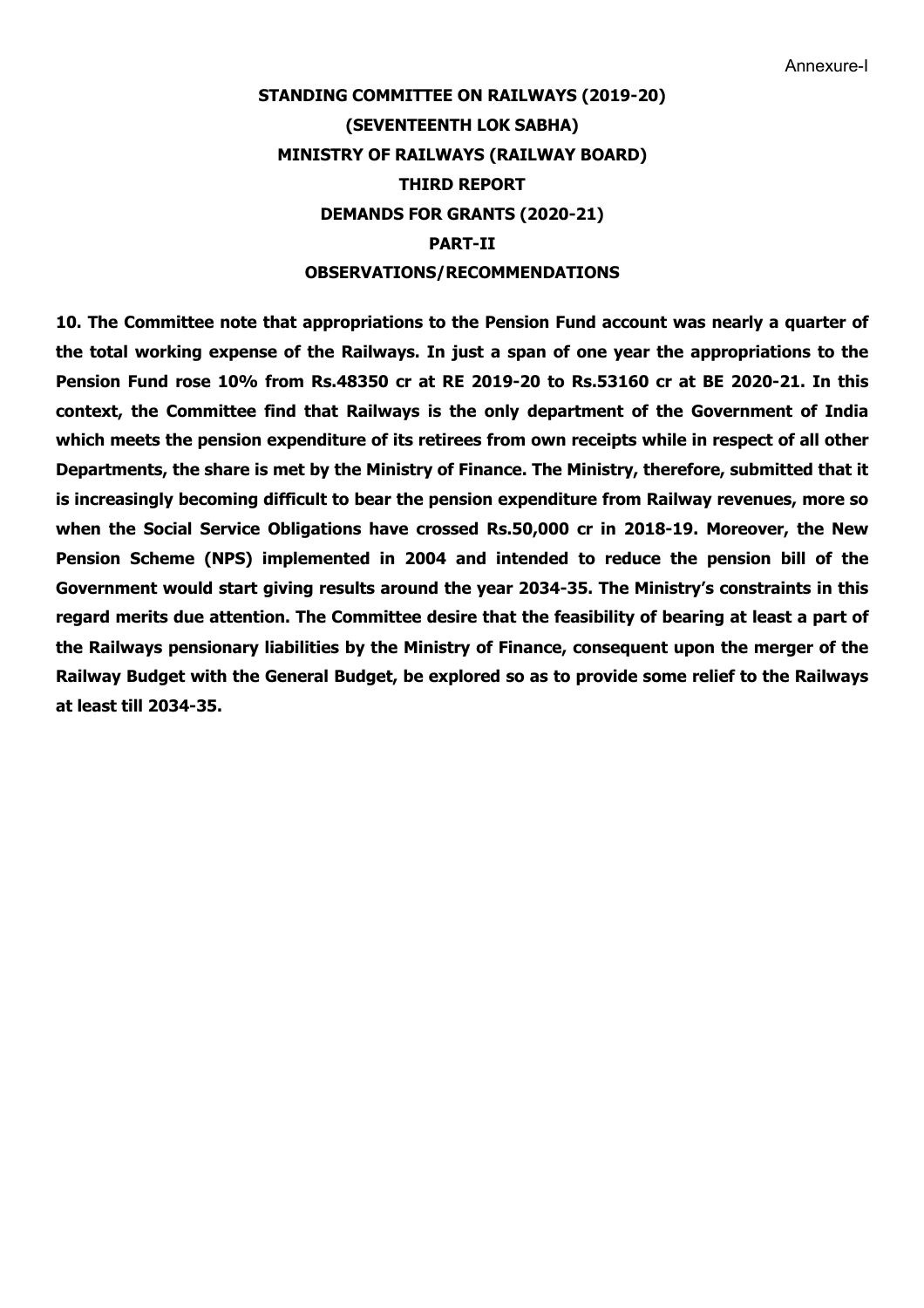# **STANDING COMMITTEE ON RAILWAYS (2020-21) (SEVENTEENTH LOK SABHA) MINISTRY OF RAILWAYS (RAILWAY BOARD) SEVENTH REPORT DEMANDS FOR GRANTS (2021-22)**

## **PENSION FUNDS**

37. During RE 2019-20, the appropriation to the Pension fund stood at Rs.48,350 cr which was decreased by Rs.1,650 cr from BE of Rs.50,000 cr while the actuals were only Rs.20,708 cr resulting in a hefty reduction of Rs.27,642 cr. On being asked about the reasons for the mismatch between the allocation and actuals especially in view of the fact that appropriation to the Pension Fund is obligatory and indispensable in nature, the Ministry have submitted as under:

"Railway revenues were adversely impacted in 2019-20 due to spread of COVID-19 pandemic and consequent lockdown as a result of which Railways were not in a position to appropriate Rs.48,350 cr to Pension Fund from revenue as estimated at the Revised Estimates stage. Instead, an amount of Rs.20,708 cr was appropriated to the fund from Railway revenues. Pension expenditure being an obligatory and unavoidable expenditure, incurrence of expenses of Rs. 49,188 cr towards pension in 2019-20 led to an adverse closing balance of Rs. 28,398 cr in Pension Fund (including interest payment liability on the adverse balance).

With the continuing adverse impact of COVID-19 on rail operations and revenue, based on the resource position envisaged in Revised Estimates (RE) 2020-21, Railways have estimated to appropriate only Rs. 523 cr to Pension Fund from railway revenue against a pension expenditure estimate of Rs. 51,000 cr. Considering the need to provide adequate budgetary support for incurring inevitable expenditure, the Government has extended a Special Loan of Rs. 63,000 cr for the COVID-19 related resource gap and Rs. 16,398 cr for liquidating adverse balance occurred in Public Account in 2019-20. The loans have been appropriated to Pension Fund in RE 2020-21 accordingly."

38. Further, the Ministry have supplemented that expecting normalization of train operations/economy and consequential resource position, Railways have estimated to appropriate 53,300 cr from Railway revenues to Pension Fund in BE 2021-22 to meet the estimated pension expenditure. It is expected that with the stabilization of Railway finances in the coming years, Railways would be able to meet the pension expenditure from own receipts.

119. On being asked about the precarious state of Railway finances and the manner in which the Ministry would repay the loan liability, the Ministry had submitted as under:

"The total loan amount of Rs.79,398 cr has been utilized for appropriation to Pension Fund for liquidating the adverse balance in the fund occurred in 2019-20 as also for meeting pension expenditure in 2020-21. The Ministry had also informed that since the Special Loan as stated above, both the loans have a moratorium period of three years and the loan of Rs.63,000 cr is interest free. Railways intend to utilize the moratorium period for streamlining the Railway operations and finances and are hopeful of generating adequate internal resources to be able to repay the loans. Further, by improving the performance levels, the Railways would also make a sincere attempt to get the benefit of certain reliefs in repayment and waiver. They have further clarified that the loans are also repayable in annual installments spreading over five to twenty years. Possibilities of various reliefs and waiver of loan have also been stipulated in the terms and conditions subject to achievement of certain performance related parameters".